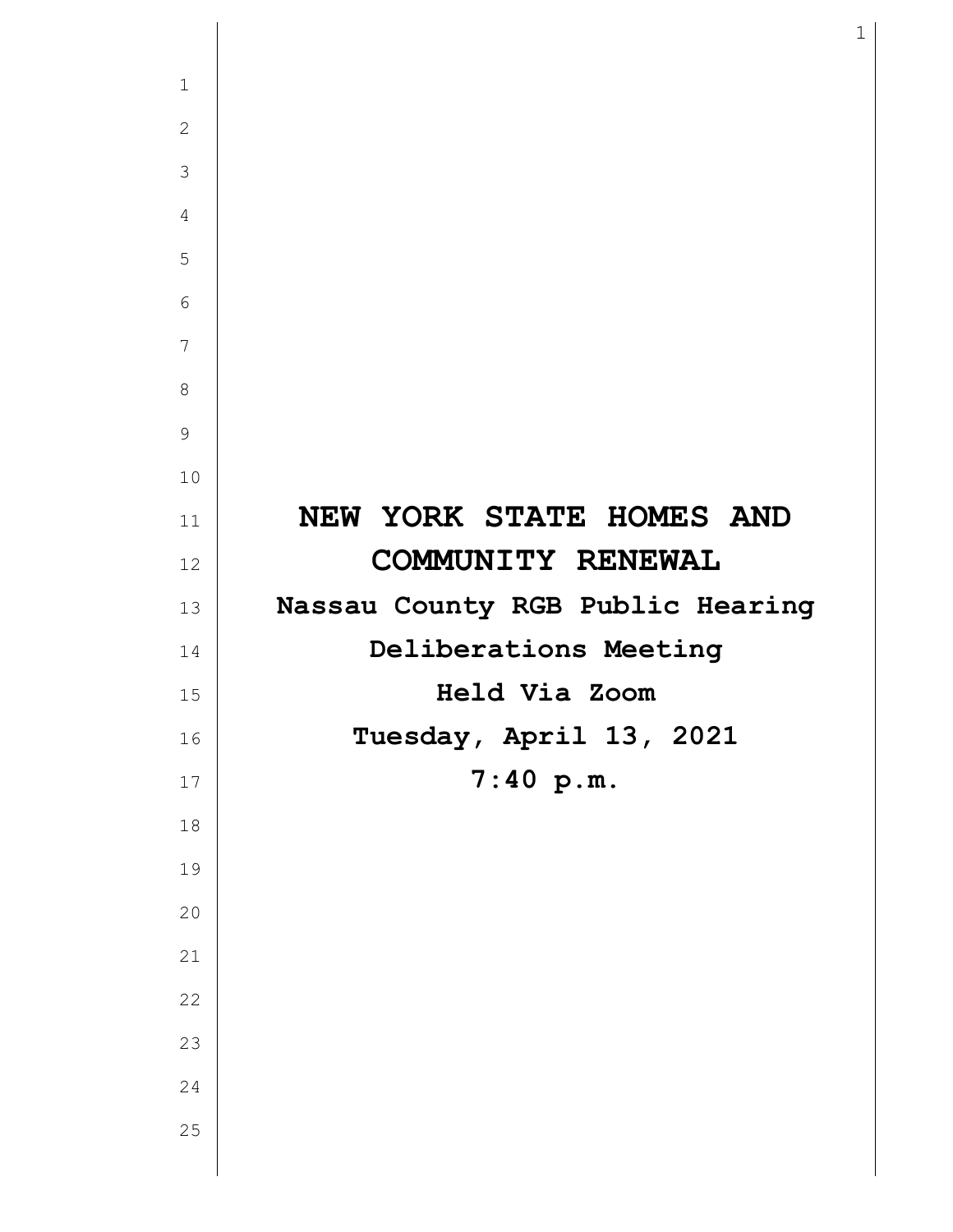# [START RECORDING]

| $\overline{2}$ | MR. MICHAEL MILLER: Good evening, ladies and             |
|----------------|----------------------------------------------------------|
| 3              | gentlemen. Welcome to the 2021 meeting of the Nassau     |
| 4              | County Rent Guidelines Board. I hope everybody has been  |
| 5              | safe and doing well. I'm going to go ahead and introduce |
| 6              | the members of the Board in alphabetical order, starting |
| 7              | with Jeannetta.                                          |
| 8              | MS. JEANNETTA ALEXANDER: Good evening. Jeannetta         |
| 9              | Alexander, public member.                                |
| 10             | MR. ANDREW COHEN: Andy Cohen, owners member.             |
| 11             | MR. BARRY STEIN: Barry Stein --                          |
| 12             | MR. GARRETT GRAY: Garrett Gray --                        |
| 13             | MR. STEIN: I'm sorry. Go ahead.                          |
| 14             | MR. GRAY: Garrett Gray, public member.                   |
| 15             | MR. ADAM MAHONEY: Adam Mahoney, public member.           |
| 16             | MR. STEIN: Barry stein, landlord member.                 |
| 17             | MR. MARTIN MELKONIAN: Marty Melkonian -- Marty           |
| 18             | Melkonian, public member.                                |
| 19             | MR. ROBERT RYCHLOWSKI: Rob Rychlowski, tenant            |
| 20             | member.                                                  |
| 21             | MR. MILLER: Barry, did we leave you out?                 |
| 22             | MR. STEIN: Barry Stein, landlord representative.         |
| 23             | MR. MILLER: My name is Mike Miller. I'm a public         |
| 24             | member. I'm going to ahead and introduce -- go ahead,    |
| 25             | members of DHCR, please.                                 |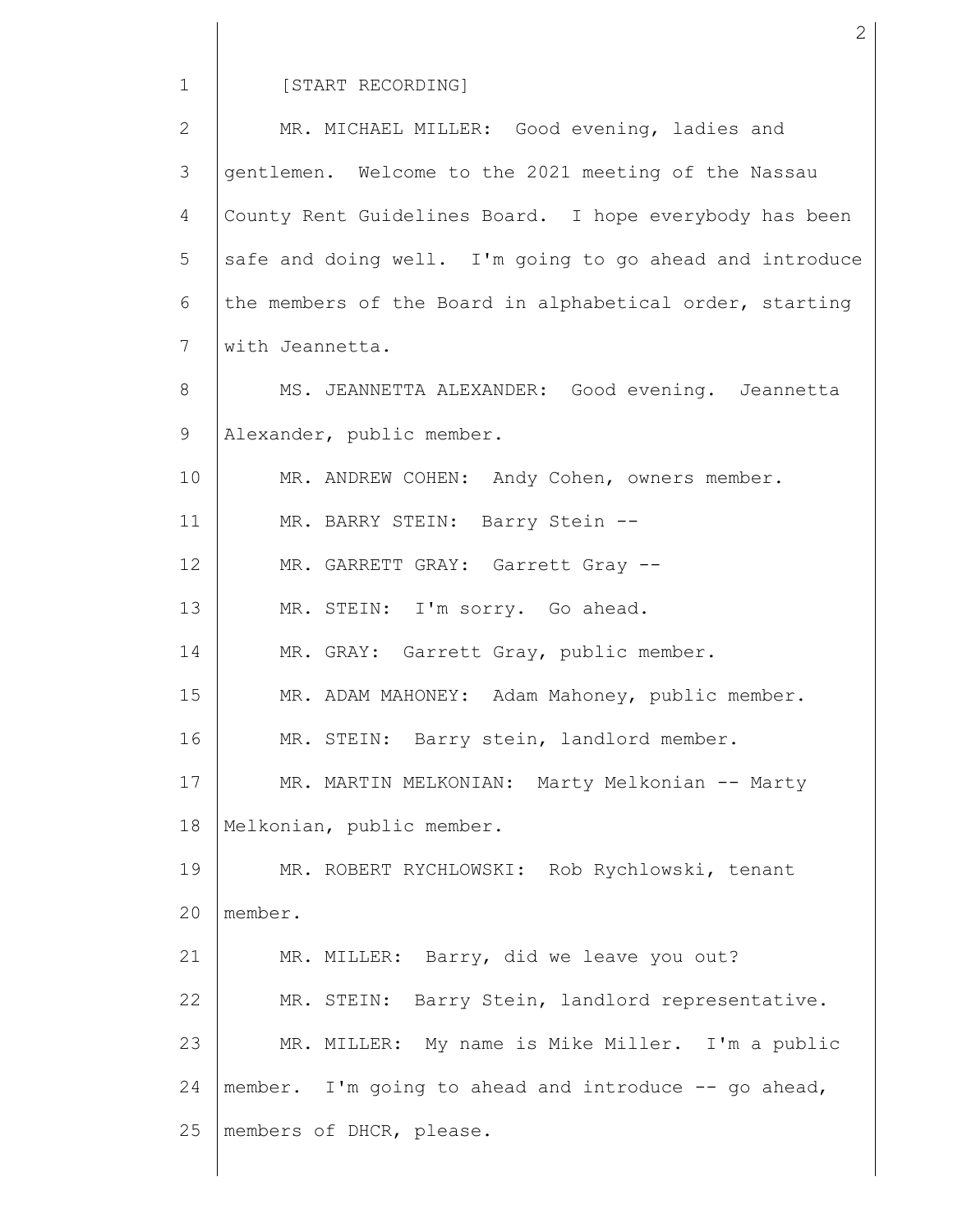1 2 3 4 5 6 7 8 9 10 11 12 13 14 15 16 17 18 19 20 21 22 23 24 25 MR. JAMES FERRARA: James Ferrara, associate attorney. MR. MICHAEL GUTTENTAG: Michael Guttentag, senior attorney. MR. MILLER: All right. Before we go any further, there is a statement from New York State. Please go ahead. MR. FERRARA: Yes. This is Mr. Ferrara. In response to the Governor's directive to take every effort to keep New Yorkers safe and mitigate the spread of COVID-19, and pursuant to Governor's Executive Order 202-1 and its updates, which allows for the suspension of the Open Public Meeting Law, the Nassau County Rent Guidelines Board will be conducting public hearings to determine the guideline rates for rent adjustments for housing accommodations within its jurisdiction, subject to the Emergency Tenant Protection Act of 1974 for leases that are commencing between October 1st of this year and September 30th, 2022 via Zoom video teleconferencing. Please note that all meetings will be livestreamed via YouTube starting at the designated time of the meeting. Instructions for members of the public to simultaneously listen to hearings are posted on DHCR's website for the Office of Rent Administration under the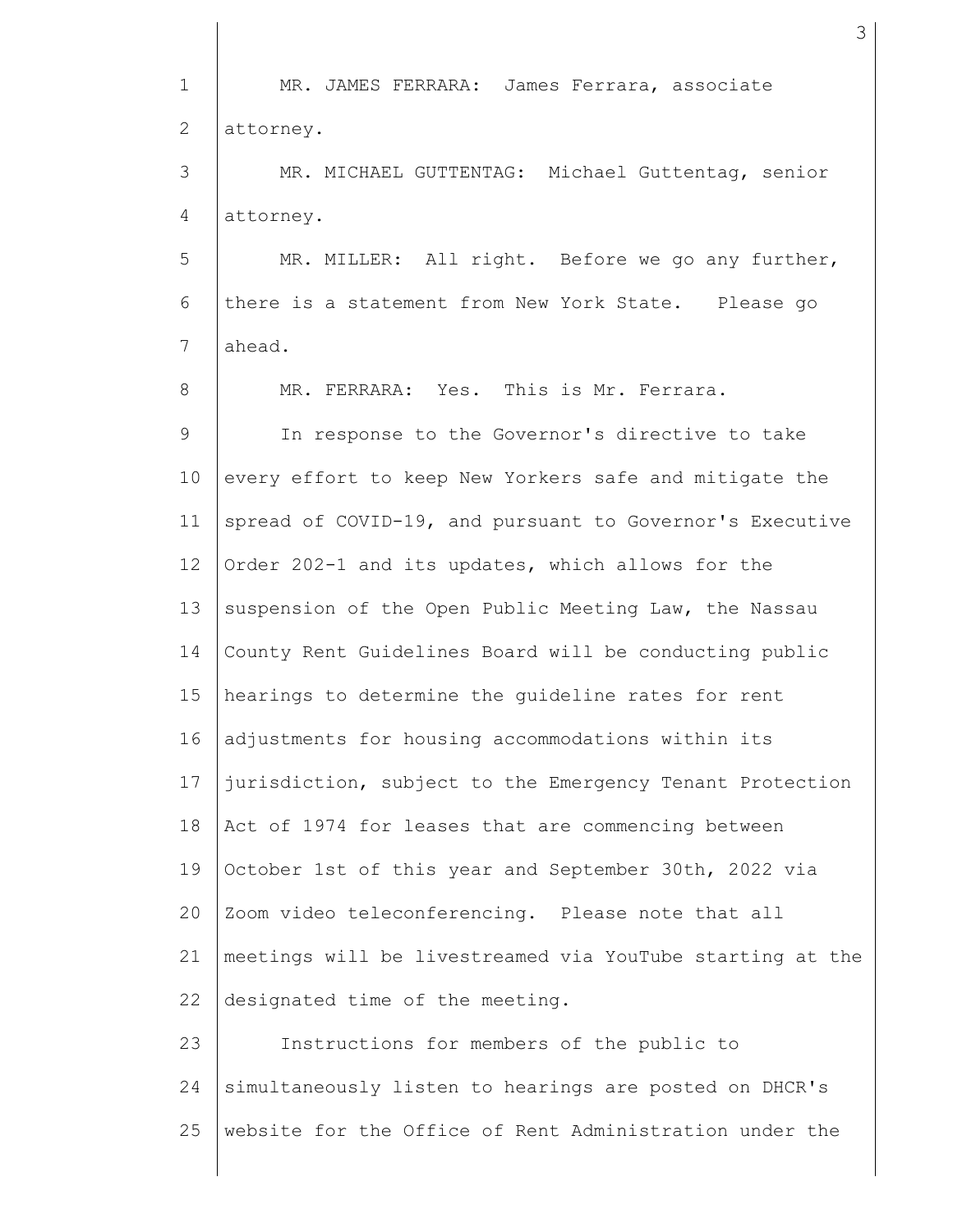1 2 3 4 5 6 7 8 9 10 11 12 13 14 15 16 17 18 19 20 21 22 23 24 25 public hearing section, and will be posted prior to the hearings. The hearings will also later be transcribed and the public will have the ability to view the transcript. The YouTube livestream can be viewed on the Nassau County Rent Guidelines Board YouTube channel. All live meetings will be recorded and will remain on the Nassau County Rent Guideline Board YouTube channel for future viewing. Thank you. MR. MILLER: Thank you, Mr. Ferrara. Ladies and gentlemen, have you had a chance to review the minutes for the last meeting? MR. RYCHLOWSKI: I move to accept the minutes. MR. MILLER: Thank you. Do you have a second? MS. ALEXANDER: A second. MR. MILLER: That was -- I recognized Jeannetta. All in favor, say aye. IN UNISON: Aye. MR. MILLER: Okay. Thank you very much. Tonight's meeting is primarily to set a schedule for hearings, presentation, and ultimate vote for the rent guidelines, so we're going to go ahead and get started. I think we can start maybe late May if anyone's interested. We do need to wrap up by the -- obviously by the end of June -- before the end of June. So can we start maybe May 9 -- sorry, May -- let's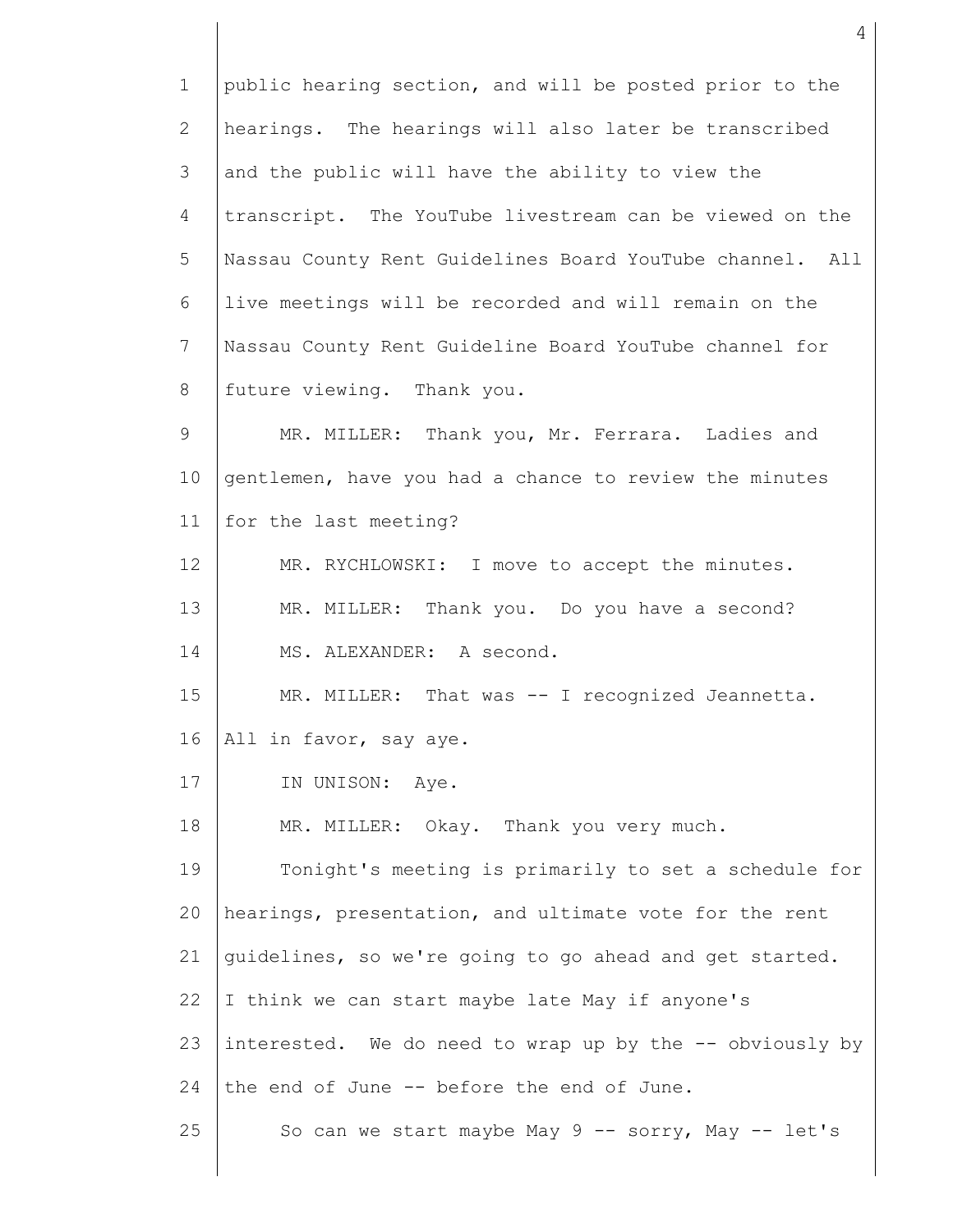| $\mathbf{1}$ | do possibly last week of May. How about May -- how about |
|--------------|----------------------------------------------------------|
| 2            | May -- how about Tuesday, May 20th? Is that good?        |
| 3            | MR. STEIN: Fine for me.                                  |
| 4            | MR. GRAY: Fine for me.                                   |
| 5            | MR. MILLER: Okay, okay. So let me --                     |
| 6            | MR. MELKONIAN: Fine.                                     |
| 7            | MS. ALEXANDER: That's fine.                              |
| 8            | MR. RYCHLOWSKI: Fine for me.                             |
| 9            | MR. MILLER: Okay. That would be May 20th. So --          |
| 10           | MR. FERRARA: May 20th is a Thursday, right,              |
| 11           | Michael?                                                 |
| 12           | MR. MILLER: Yes, it is.                                  |
| 13           | MR. GUTTENTAG: I'm going to be actually away. I'm        |
| 14           | not going to be here for that week, but I don't want to  |
| 15           | cause a conflict if it works for everybody.              |
| 16           | So James, are you comfortable handling it and I can      |
| 17           | sign on if I can get available?                          |
| 18           | MR. FERRARA: I'd rather you be here, but -- so           |
| 19           | maybe we could do the week of the 24th, instead?         |
| 20           | MR. MILLER: That's fine. Is everybody good for the       |
| 21           | week of 24th?                                            |
| 22           | MS. ALEXANDER:<br>Sure.                                  |
| 23           | MR. GUTTENTAG: 24th --                                   |
| 24           | MR. COHEN: Yeah, if we do it $--$ if we do it early      |
| 25           | in the week.                                             |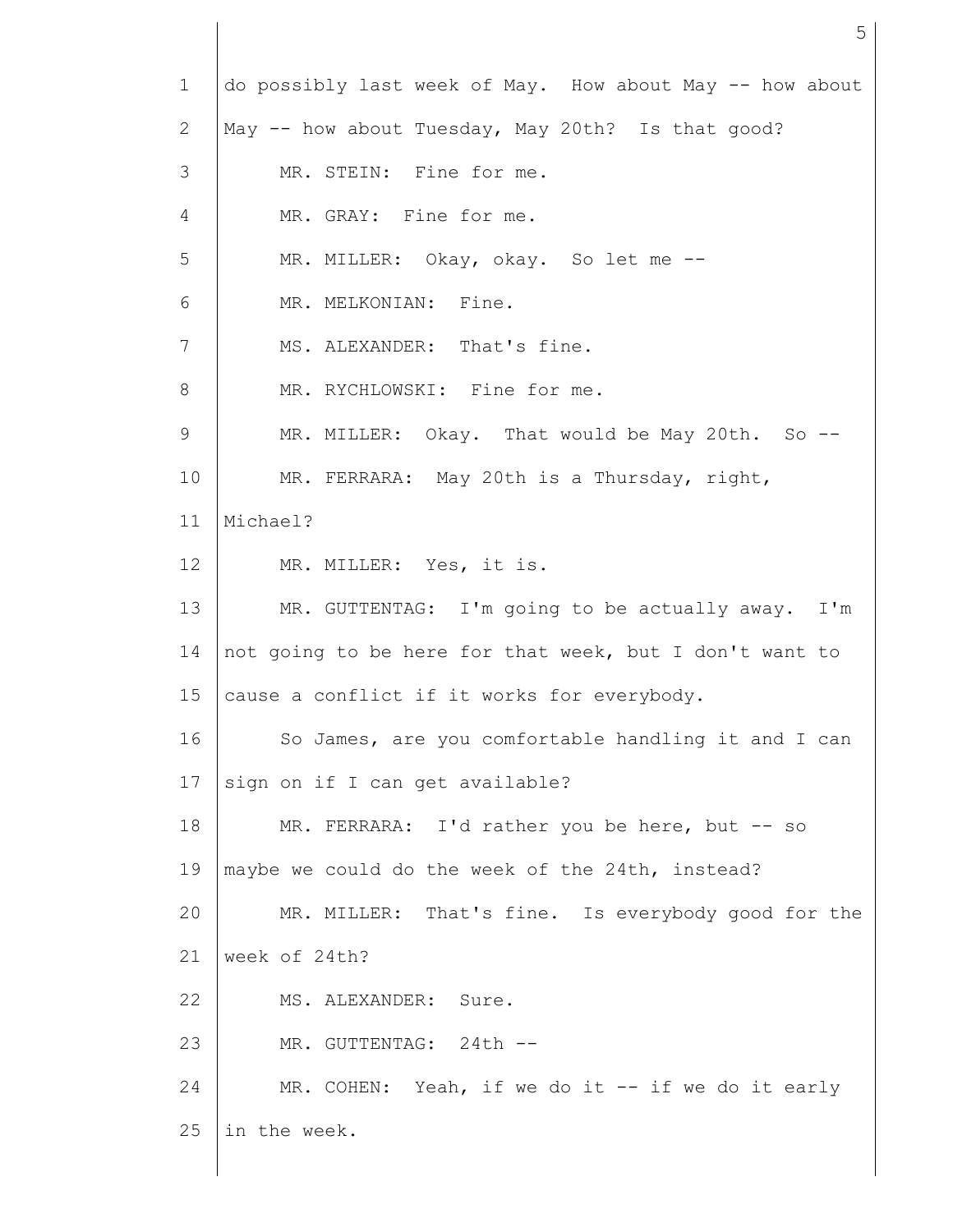| $\mathbf{1}$ | MR. MILLER: Okay. So we're doing --                 |
|--------------|-----------------------------------------------------|
| 2            | MR. COHEN: Since it runs into Memorial Day.         |
| 3            | MR. MILLER: Yeah, that's the challenge. So is       |
| 4            | May $--$                                            |
| 5            | MR. GUTTENTAG: Do we want to do it maybe before the |
| 6            | 21st, the week before? Or is there --               |
| 7            | MS. ALEXANDER: Yeah.                                |
| 8            | MR. STEIN: Well, why not the 19th, then? That       |
| 9            | would be a Wednesday.                               |
| 10           | MR. MILLER: That's fine. That works for me.         |
| 11           | MR. FERRARA: He's away that whole week, Michael.    |
| 12           | MR. MILLER: The whole week?                         |
| 13           | MR. GUTTENTAG: 17th through the 21st, I'm busy.     |
| 14           | MR. MILLER: All right. So let's go -- let's go,     |
| 15           | then, to the week of -- the following week. We're   |
| 16           | running right into the holiday.                     |
| 17           | MR. COHEN: So do it early in the week.              |
| 18           | MS. ALEXANDER: May 10th? The week of May 10th?      |
| 19           | MR. STEIN: That's fine.                             |
| 20           | MR. MILLER: Let me --                               |
| 21           | MR. STEIN: Why not do it in the early or in         |
| 22           | mid-May? Is there any reason --                     |
| 23           | MR. MILLER: Okay. So would you like to do May       |
| 24           | 11th? Is that good for everybody?                   |
| 25           | MS. ALEXANDER: That's fine.                         |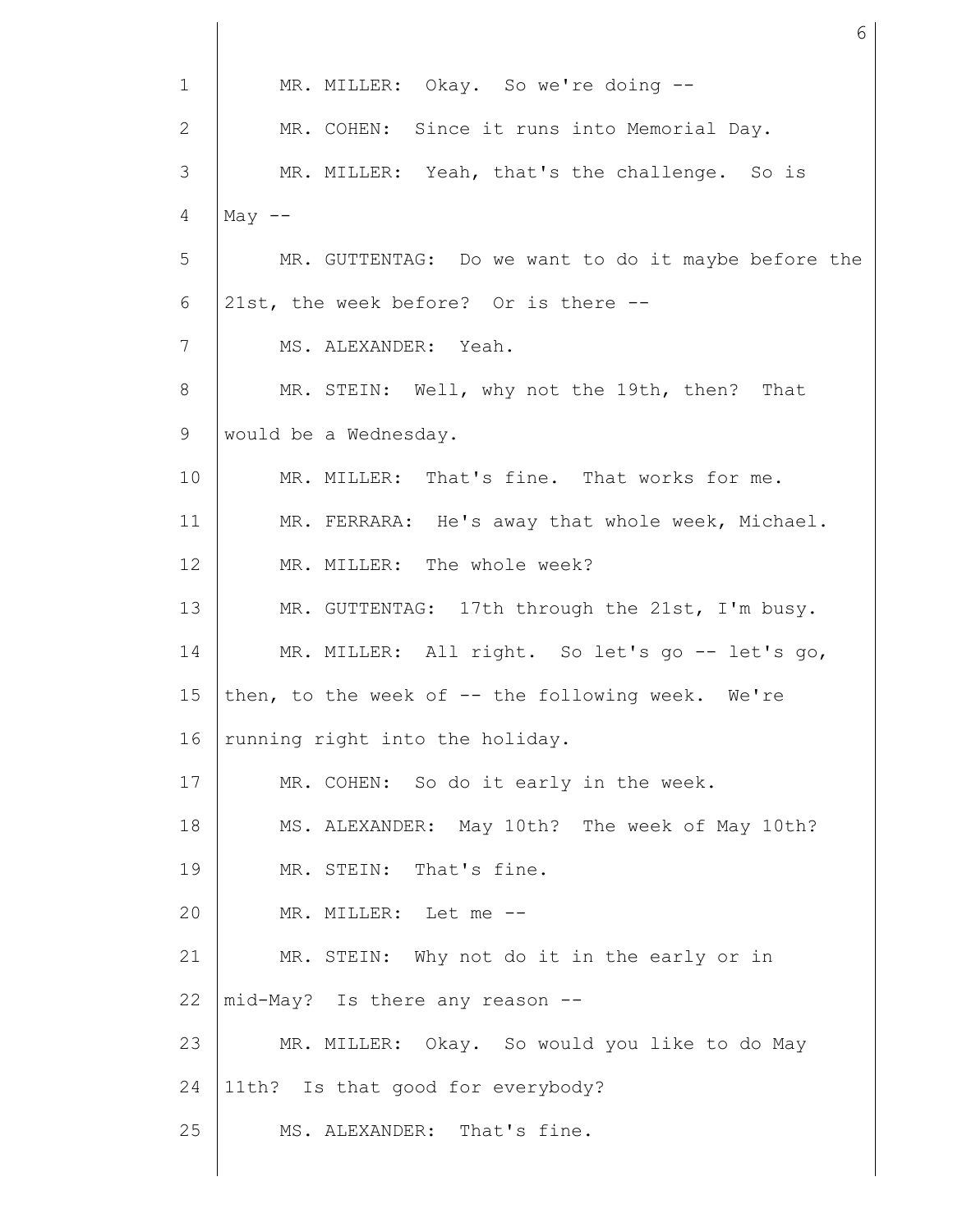| $\mathbf{1}$ | MR. STEIN: That's fine for me.                            |  |  |  |  |  |  |
|--------------|-----------------------------------------------------------|--|--|--|--|--|--|
| $\mathbf{2}$ | MR. GUTTENTAG: Sure.                                      |  |  |  |  |  |  |
| 3            | MR. MILLER: Okay. So we'll do it -- we'll start           |  |  |  |  |  |  |
| 4            | with Tuesday, May 11th, and you want to do the second one |  |  |  |  |  |  |
| 5            | on let's say May -- the Thursday, May 13th, so we start   |  |  |  |  |  |  |
| 6            | knocking them out early?                                  |  |  |  |  |  |  |
| 7            | MR. STEIN: May 13th? Okay.                                |  |  |  |  |  |  |
| 8            | MS. ALEXANDER: That's fine.                               |  |  |  |  |  |  |
| 9            | MR. STEIN: The 11th, and then May 13th?                   |  |  |  |  |  |  |
| 10           | MR. MILLER: Yes, that's a Thursday.                       |  |  |  |  |  |  |
| 11           | MR. FERRARA: Two days later?                              |  |  |  |  |  |  |
| 12           | MR. MILLER: Yeah.                                         |  |  |  |  |  |  |
| 13           | MR. STEIN: That's fine, that's fine.                      |  |  |  |  |  |  |
| 14           | UNIDENTIFIED SPEAKER: Well, May 13th isn't that           |  |  |  |  |  |  |
| 15           | Eid? People might not be able to attend.                  |  |  |  |  |  |  |
| 16           | MR. MILLER: What? It's what? I'm sorry. I didn't          |  |  |  |  |  |  |
| 17           | get that. Eve?                                            |  |  |  |  |  |  |
| 18           | UNIDENTIFIED SPEAKER: Eid.                                |  |  |  |  |  |  |
| 19           | MR. MILLER: Eid?                                          |  |  |  |  |  |  |
| 20           | MS. ALEXANDER: Oh, the Muslim holiday?                    |  |  |  |  |  |  |
| 21           | UNIDENTIFIED SPEAKER: Yes, yes.                           |  |  |  |  |  |  |
| 22           | MR. MILLER: Okay.                                         |  |  |  |  |  |  |
| 23           | MS. ALEXANDER: All right.                                 |  |  |  |  |  |  |
| 24           | MR. COHEN: I'd rather not do two in one week if we        |  |  |  |  |  |  |
| 25           | can do that.                                              |  |  |  |  |  |  |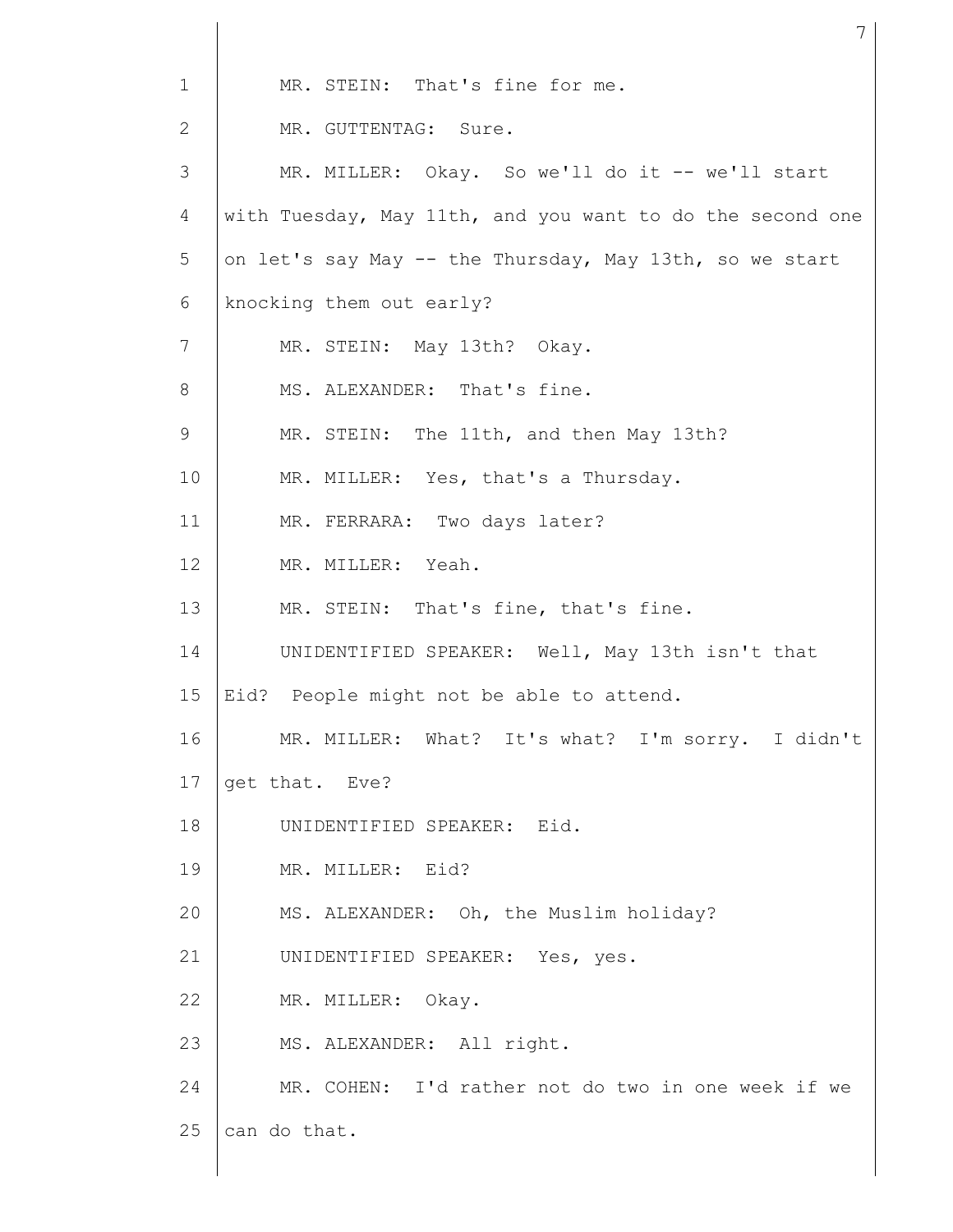| $\mathbf 1$     | MR. MILLER: You'd rather two in one week?          |  |  |  |  |
|-----------------|----------------------------------------------------|--|--|--|--|
| $\mathbf{2}$    | MR. COHEN: No, I'd rather not do two in one week.  |  |  |  |  |
| 3               | MR. MILLER: All right. So --                       |  |  |  |  |
| 4               | MR. COHEN: Except for the end, if we have to.      |  |  |  |  |
| 5               | MR. MILLER: All right. So we have May 11th.        |  |  |  |  |
| 6               | And Michael, you are not available the week of the |  |  |  |  |
| 7               | 17th, correct?                                     |  |  |  |  |
| 8               | MR. COHEN: So we could do --                       |  |  |  |  |
| 9               | MR. GUTTENTAG: The 17th through the 21st.          |  |  |  |  |
| 10              | MS. ALEXANDER: Correct.                            |  |  |  |  |
| 11              | MR. COHEN: -- the 24th, the 25th, the 26th, those  |  |  |  |  |
| 12 <sup>°</sup> | three days.                                        |  |  |  |  |
| 13              | MR. STEIN: Any one of those dates are fine. How    |  |  |  |  |
| 14              | about the 24th or 25th?                            |  |  |  |  |
| 15              | MR. MILLER: Okay. Why don't -- yeah, let's do the  |  |  |  |  |
| 16              | 24th, then.                                        |  |  |  |  |
| 17              | MS. ALEXANDER: I'm sorry. What day is Memorial     |  |  |  |  |
| 18              | Day? Is it the 24th or the 31st?                   |  |  |  |  |
| 19              | MR. RYCHLOWSKI: 31st.                              |  |  |  |  |
| 20              | MR. GRAY: 31st.                                    |  |  |  |  |
| 21              | MS. ALEXANDER: Okay, okay.                         |  |  |  |  |
| 22              | MR. STEIN: So May what, 20 --                      |  |  |  |  |
| 23              | MR. MILLER: May 24th.                              |  |  |  |  |
| 24              | MR. STEIN: That's fine with me.                    |  |  |  |  |
| 25              | MR. COHEN: A Monday.                               |  |  |  |  |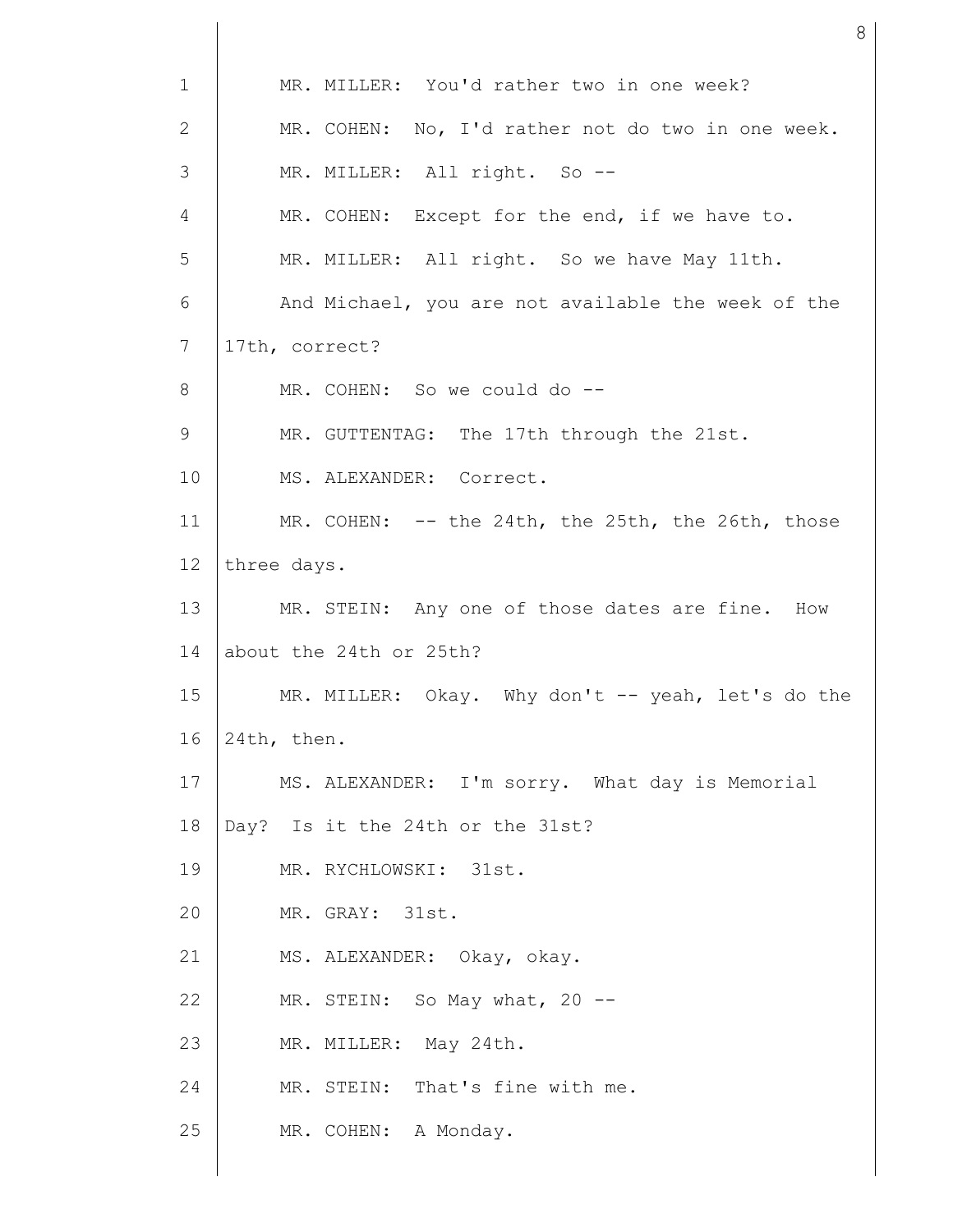| $\mathbf 1$    | MR. MILLER: A Monday?                                     |
|----------------|-----------------------------------------------------------|
| $\overline{2}$ | MR. COHEN: Yep.                                           |
| 3              | MS. ALEXANDER: That's fine.                               |
| 4              | MR. MILLER: (Indiscernible).                              |
| 5              | MR. STEIN: Okay. So Monday, May 24th. Okay.               |
| 6              | MR. MILLER: Monday, May 24th, and then we'll skip         |
| 7              | to the following week. That's running into Memorial       |
| 8              | weekend. What about June 2nd? Everybody should be back    |
| 9              | by then.                                                  |
| 10             | MR. COHEN: Well, how many meetings are we going to        |
| 11             | have before the presentation?                             |
| 12             | MR. MILLER: We're just having three meetings and a        |
| 13             | presentation.                                             |
| 14             | MR. COHEN: And then the vote, huh?                        |
| 15             | MR. FERRARA: You want to do three?                        |
| 16             | MR. COHEN: Is that what we did last year?                 |
| 17             | MR. FERRARA: We generally do two public --                |
| 18             | MR. MILLER: We did two public -- that's right.            |
| 19             | MR. FERRARA: -- present, then the vote. We                |
| 20             | generally do four. Westchester does five, but we could    |
| 21             | do whatever we want.                                      |
| 22             | MR. RYCHLOWSKI: Usually, we're pretty good about          |
| 23             | letting some of the public speak if they still want to at |
| 24             | the presentation meetings.                                |
| 25             | MR. FERRARA: Yes, yes.                                    |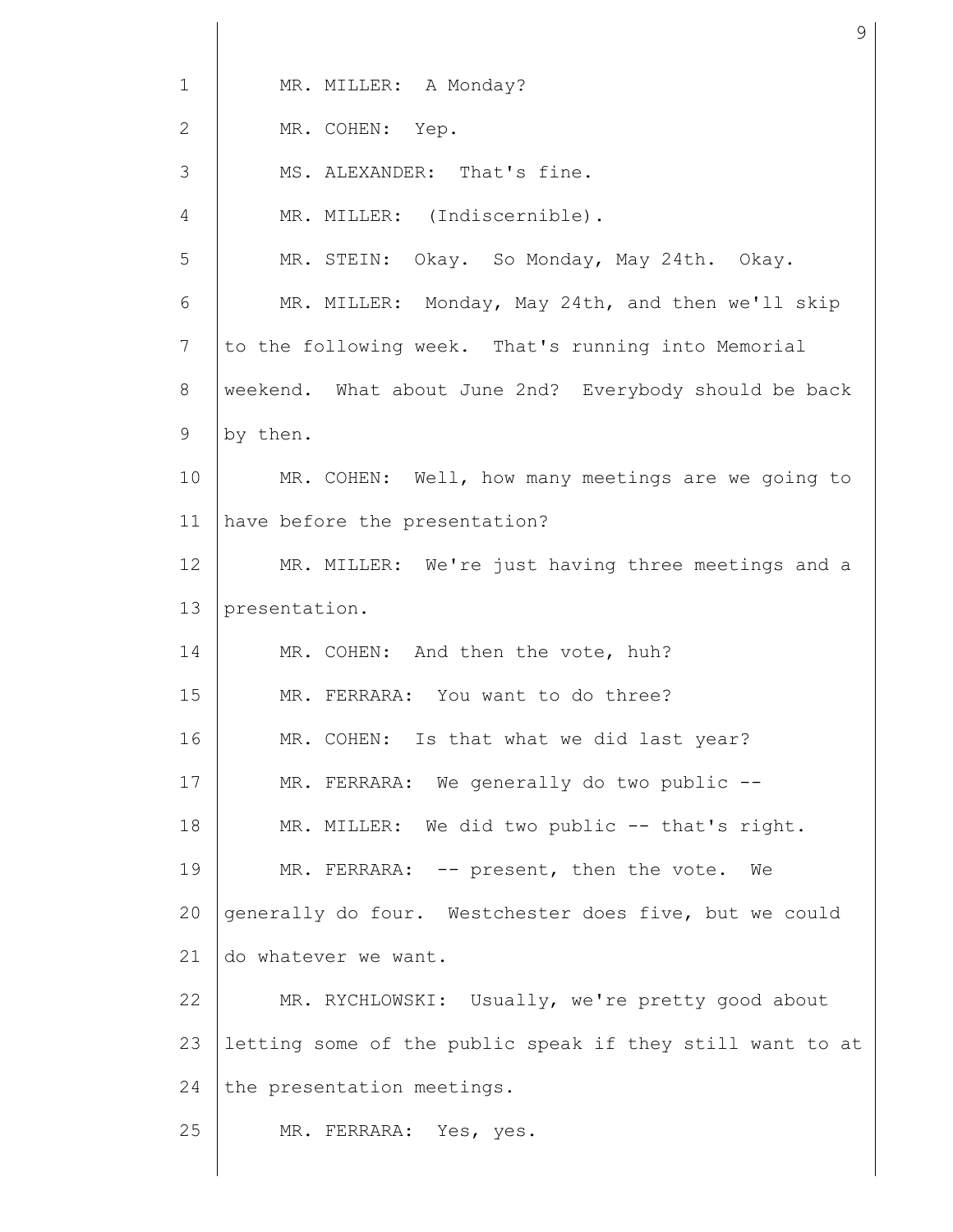1 2 3 4 5 6 7 8 9 10 11 12 13 14 15 16 17 18 19 20 21 22 23 24 25 MR. RYCHLOWSKI: So in that case, we can go with one less -- with the one less like I believe we did the last two years. MR. MILLER: Okay. So to recap, we have Tuesday, May 11th. We did -- we dropped the 13th, so we're going to do Monday, May 24th, correct? MR. STEIN: Correct. MR. MILLER: Okay. Let me strike that, and now we're down into June, and we said possibly June 2nd? MR. COHEN: Well, no. It's got to be later, after we get the -- MR. MILLER: That's right. MR. COHEN: -- documents. MR. MILLER: Yeah, because we -- when are we getting the reports? MR. FERRARA: Right. I think the earliest we could think about getting the DHCR data is the 17th, so we can do -- MS. ALEXANDER: Of June? MR. FERRARA: Yeah. So we could do -- so as I was saying, the DHCR data presentation for Westchester is going to be the 9th, so we give them a few more days after that to get together to do us. So we could do Thursday the 17th or we could do Tuesday the 22nd. MR. MILLER: The 17th works for me. Is the 17th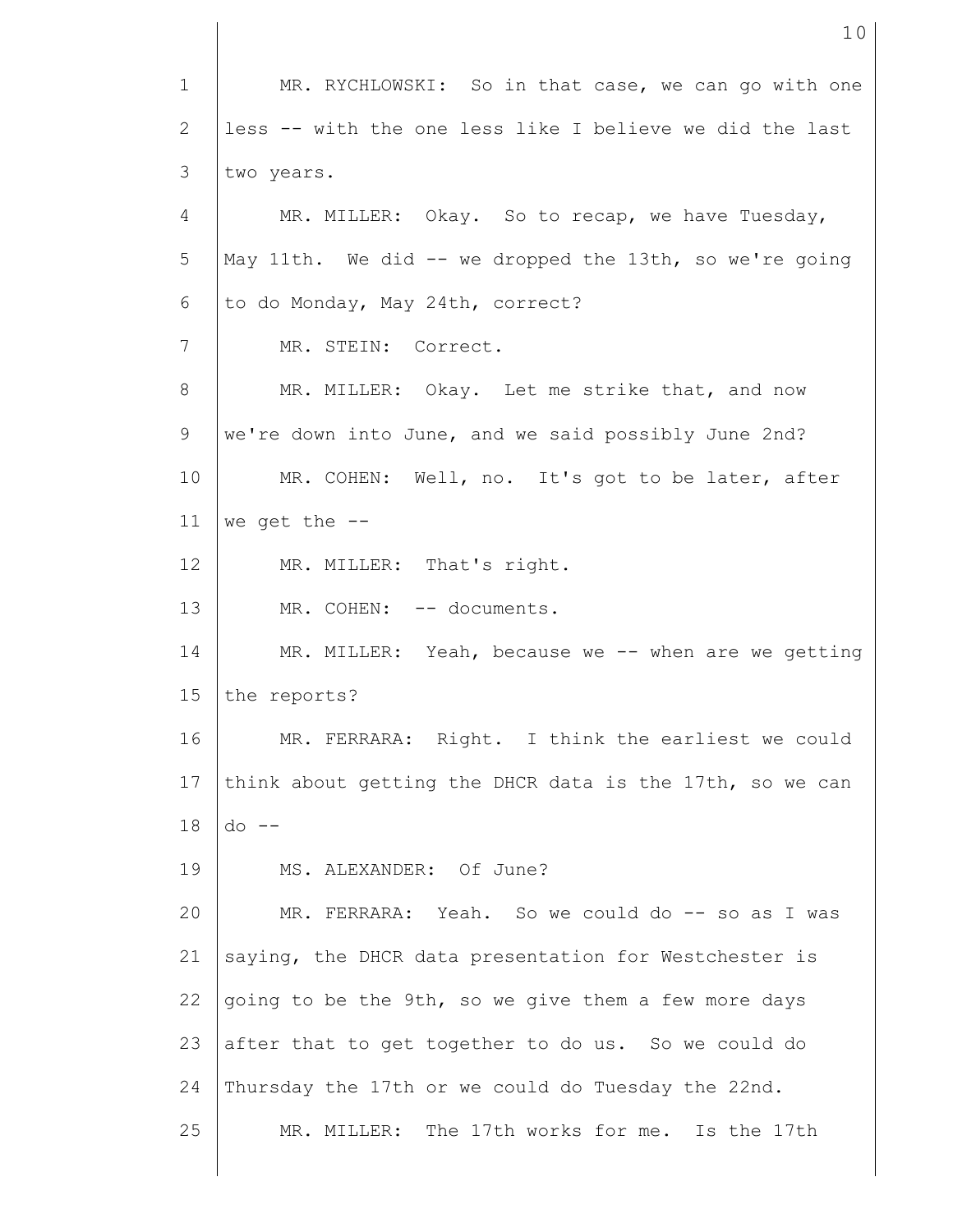good for everyone?

| 2               | MR. RYCHLOWSKI: I'm sorry. I've got a question.           |
|-----------------|-----------------------------------------------------------|
| 3               | MR. COHEN: I think the 22nd is better because             |
| 4               | you're not going to have the reports in time.             |
| 5               | MR. RYCHLOWSKI: When will we get them?                    |
| 6               | MR. FERRARA: I talked to them today. They prefer          |
| $7\phantom{.0}$ | the week of the 21st, but I told them we may have to do   |
| 8               | the 17th, so maybe Andy is right. We -- to be safe, we    |
| 9               | do Tuesday, the 22nd.                                     |
| 10              | MR. COHEN: Fine with me.                                  |
| 11              | MR. MILLER: That's fine with me. Everybody?               |
| 12              | MS. ALEXANDER: Yes.                                       |
| 13              | MR. GRAY: That's fine.                                    |
| 14              | MR. RYCHLOWSKI: Tuesday the 22nd?                         |
| 15              | MR. STEIN: That's okay for me.                            |
| 16              | MR. MILLER: Okay. That's good.                            |
| 17              | MR. RYCHLOWSKI: Can we do the 21st instead?               |
| 18              | MR. MILLER: No, because Westchester has --                |
| 19              | MR. RYCHLOWSKI: Oh, that's -- you're right. Yeah,         |
| 20              | they had the 21st and the 23rd.                           |
| 21              | MR. MILLER: All right. So let's recap now. We             |
| 22              | have Tuesday, 5/11, Monday, 5/24, Tuesday, June 22nd, and |
| 23              | then we have the vote. That could be --                   |
| 24              | MR. COHEN: Could be the 29th.                             |
| 25              | MS. ALEXANDER: I'm --                                     |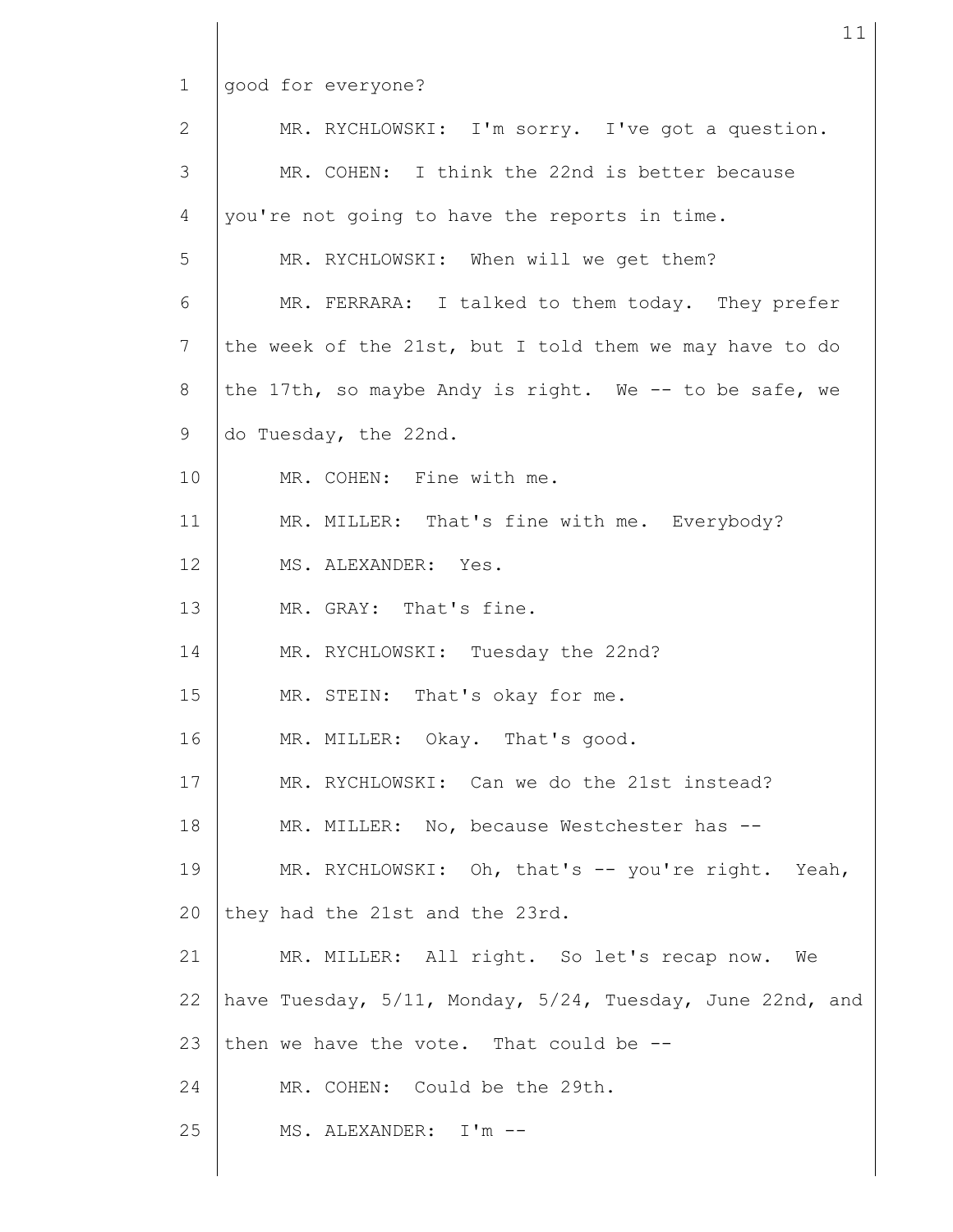1 2 3 4 5 6 7 8 9 10 11 12 13 14 15 16 17 18 19 20 21 22 23 24 25 MR. MILLER: 29th is -- MS. ALEXANDER: Sorry, guys. I'm -- I won't be here from the 29th until the 4th -- MR. COHEN: Okay. MS. ALEXANDER: -- so I'm out of town. MR. MILLER: What about the 24th, then, June 24th? Thursday, the 24th? MS. ALEXANDER: Okay. MR. COHEN: That's good. MR. MILLER: That's good? All right, so let it be. Voting will be Thursday, June 24th. Okay, sounds good. All right. So we seem to be all set. Just for the record, just to recap, we have Tuesday,  $5/11$ , Monday,  $5/24$ . We have Tuesday,  $6/22$ , the presentation, and then vote is Thursday, June 24th. MR. STEIN: Okay. MR. MILLER: All in agreement? MS. ALEXANDER: Yes. MR. COHEN: Yes. MR. GUTTENTAG: It's all going to be at 7:30 starting? MR. MILLER: All 7:30 meetings, yes; that's correct. MS. ALEXANDER: Michael, we're not interfering with the anniversary. Isn't the anniversary around that time? MR. MILLER: No, we missed it. We skipped past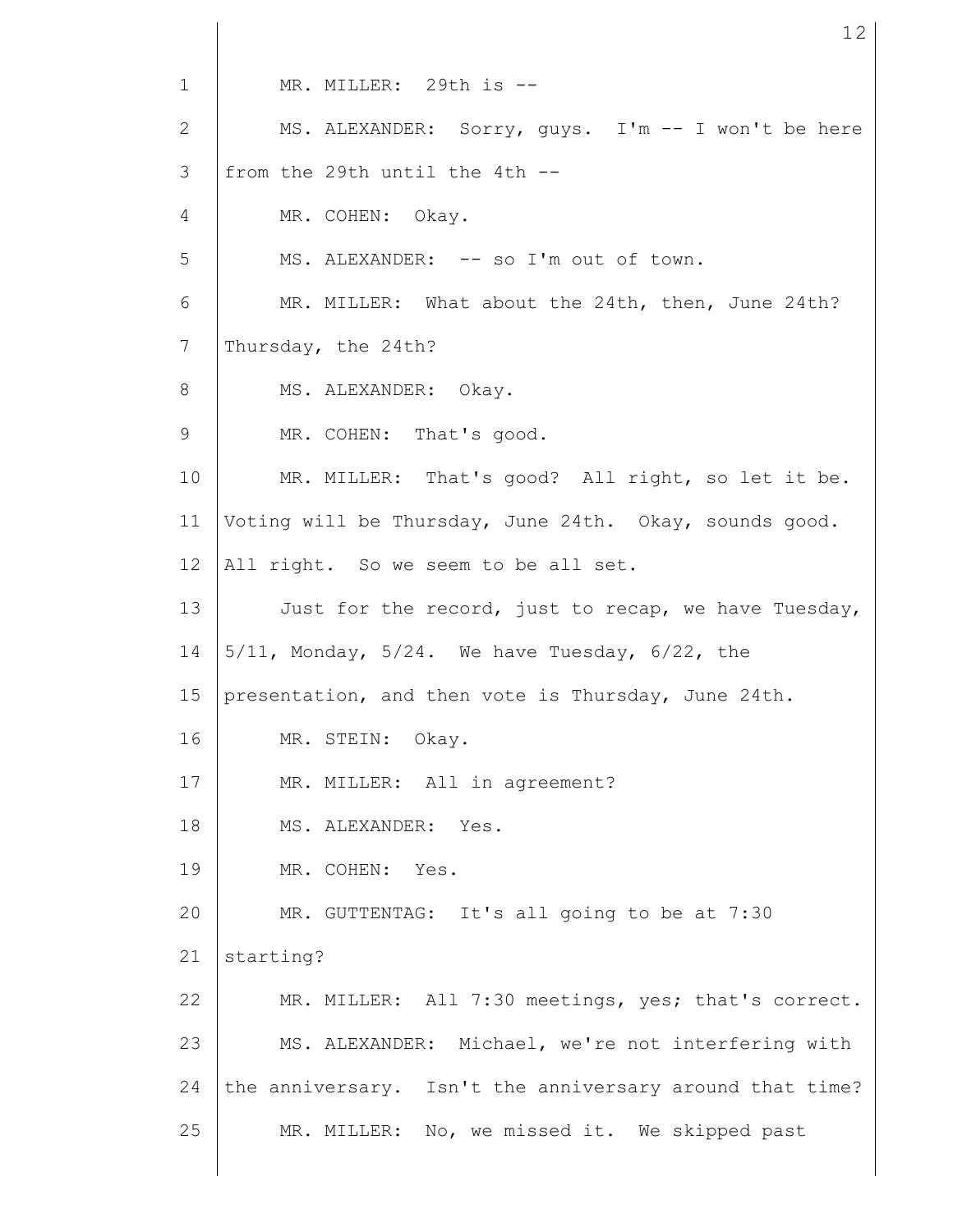1 2 3 4 5 6 7 8 9 10 11 12 13 14 15 16 17 18 19 20 21 22 23 24 25  $it$   $--$ MS. ALEXANDER: Okay. MR. MILLER: -- on the --MS. ALEXANDER: Okay. Okay. MR. RYCHLOWSKI: But I want to make -- I want to make a note that I am giving up a Tuesday for volleyball. MR. MILLER: We appreciate it, Robert. We do appreciate it, Robert. MR. GRAY: You give until it hurts. MR. MILLER: Okay. So we give and take in here. All right, ladies and gentlemen. We've covered all matters outstanding. There is any other matter we wanted to deal with? MR. STEIN: Oh, I think so. I think that's --MR. MILLER: There will be no other matters. Do I have a motion for adjournment? MR. GRAY: Motion to adjourn. MR. COHEN: Seconded. MR. MILLER: Garrett. Seconded by? Who was that? MR. COHEN: I second. MS. ALEXANDER: Okay. MR. MILLER: Barry? MR. STEIN: I second. MR. MILLER: Okay. All in favor, aye?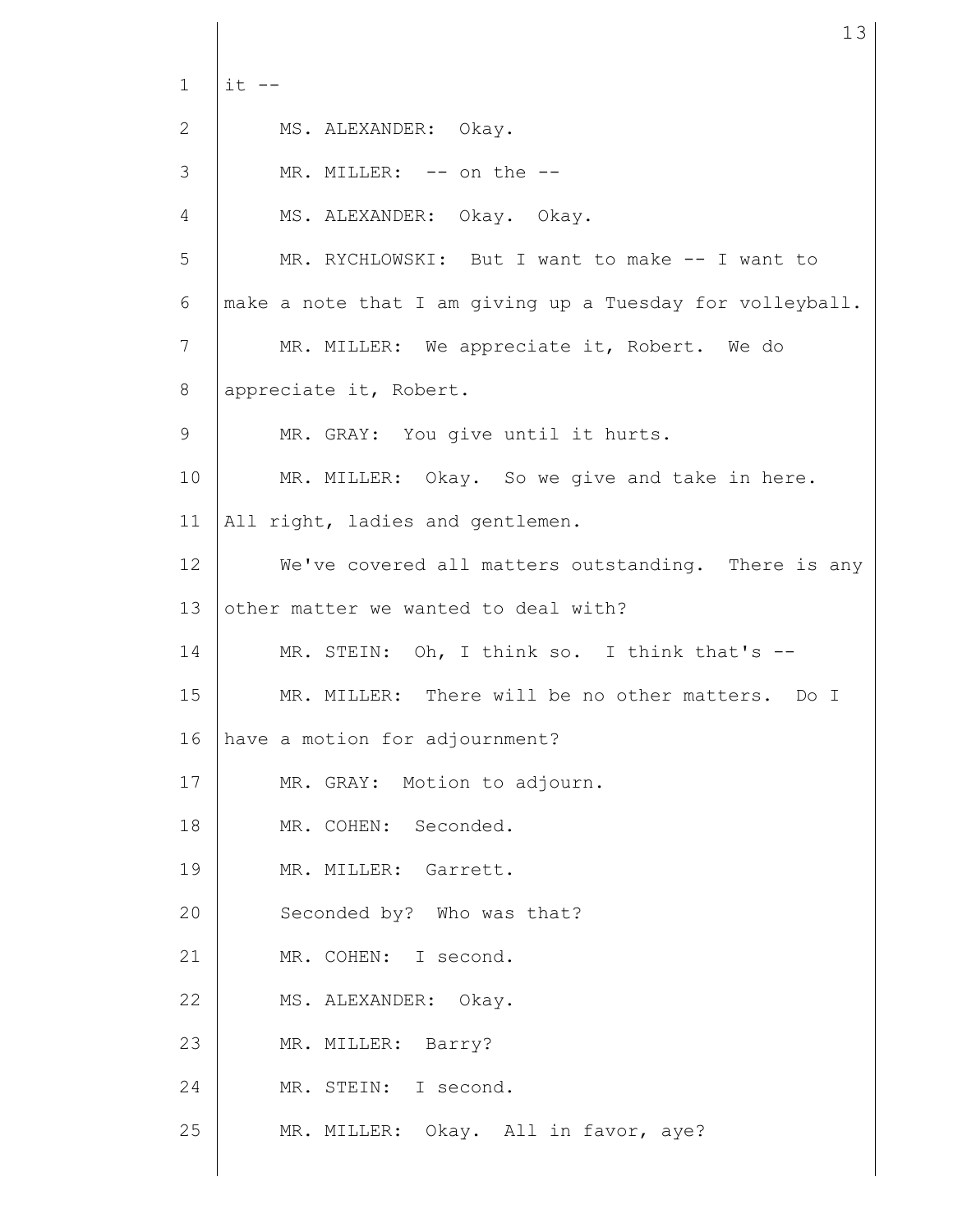| $\mathbf 1$    | IN UNISON: Aye.                                       |
|----------------|-------------------------------------------------------|
| $\mathbf{2}$   | MR. MILLER: Okay. Please be safe. Thanks for your     |
| $\mathcal{S}$  | time this evening, and we look forward to seeing you  |
| 4              | bright and chirpy on Tuesday, May 11th. God bless you |
| 5              | all. Take care. Be safe.                              |
| $\sqrt{6}$     | [END RECORDING]                                       |
| $7\phantom{.}$ |                                                       |
| $\,8\,$        |                                                       |
| $\mathsf 9$    |                                                       |
| $10$           |                                                       |
| $11\,$         |                                                       |
| 12             |                                                       |
| 13             |                                                       |
| 14             |                                                       |
| $15$           |                                                       |
| 16             |                                                       |
| $17\,$         |                                                       |
| $1\,8$         |                                                       |
| 19             |                                                       |
| 20             |                                                       |
| 21             |                                                       |
| 22             |                                                       |
| 23             |                                                       |
| 24             |                                                       |
| 25             |                                                       |
|                |                                                       |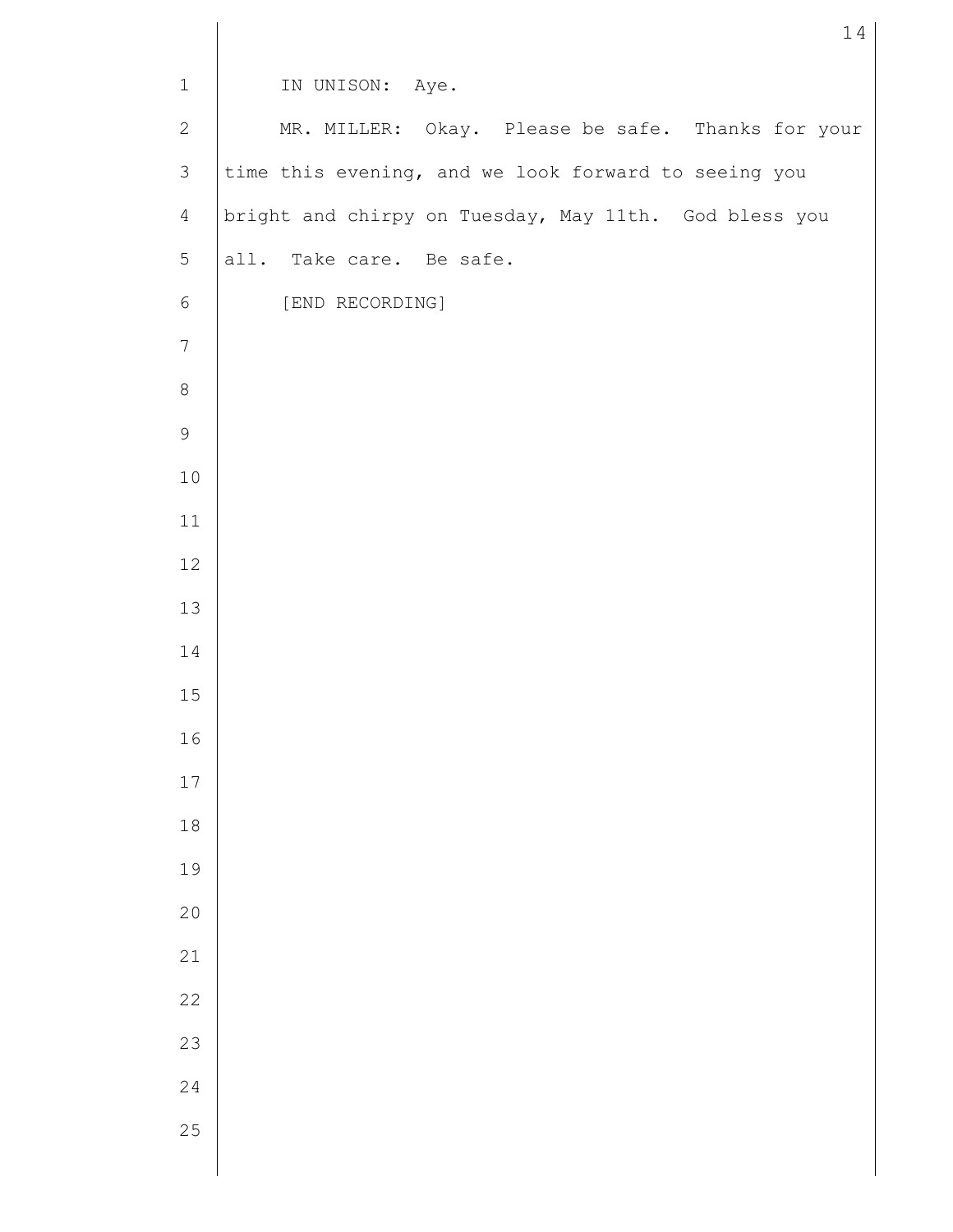| $\mathbf 1$    | CERTIFICATION                                         |
|----------------|-------------------------------------------------------|
| $\mathbf{2}$   | The prior proceedings were transcribed from audio     |
| $\mathfrak{Z}$ | files and have been transcribed to the best of my     |
| $\overline{4}$ | ability. I further certify that I am not connected by |
| 5              | blood, marriage or employment with any of the parties |
| $6\,$          | herein nor interested directly or indirectly in the   |
| 7              | matter transcribed.                                   |
| 8              |                                                       |
| 9              | Signature                                             |
| 10             | Alixandi                                              |
| 11             |                                                       |
| 12             | Date April 20, 2021                                   |
| 13             |                                                       |
| 14             |                                                       |
| 15             |                                                       |
| 16             |                                                       |
| 17             |                                                       |
| $1\,8$         |                                                       |
| 19             |                                                       |
| 20             |                                                       |
| 21             |                                                       |
| 22             |                                                       |
| 23             |                                                       |
| 24             |                                                       |
| 25             |                                                       |
|                |                                                       |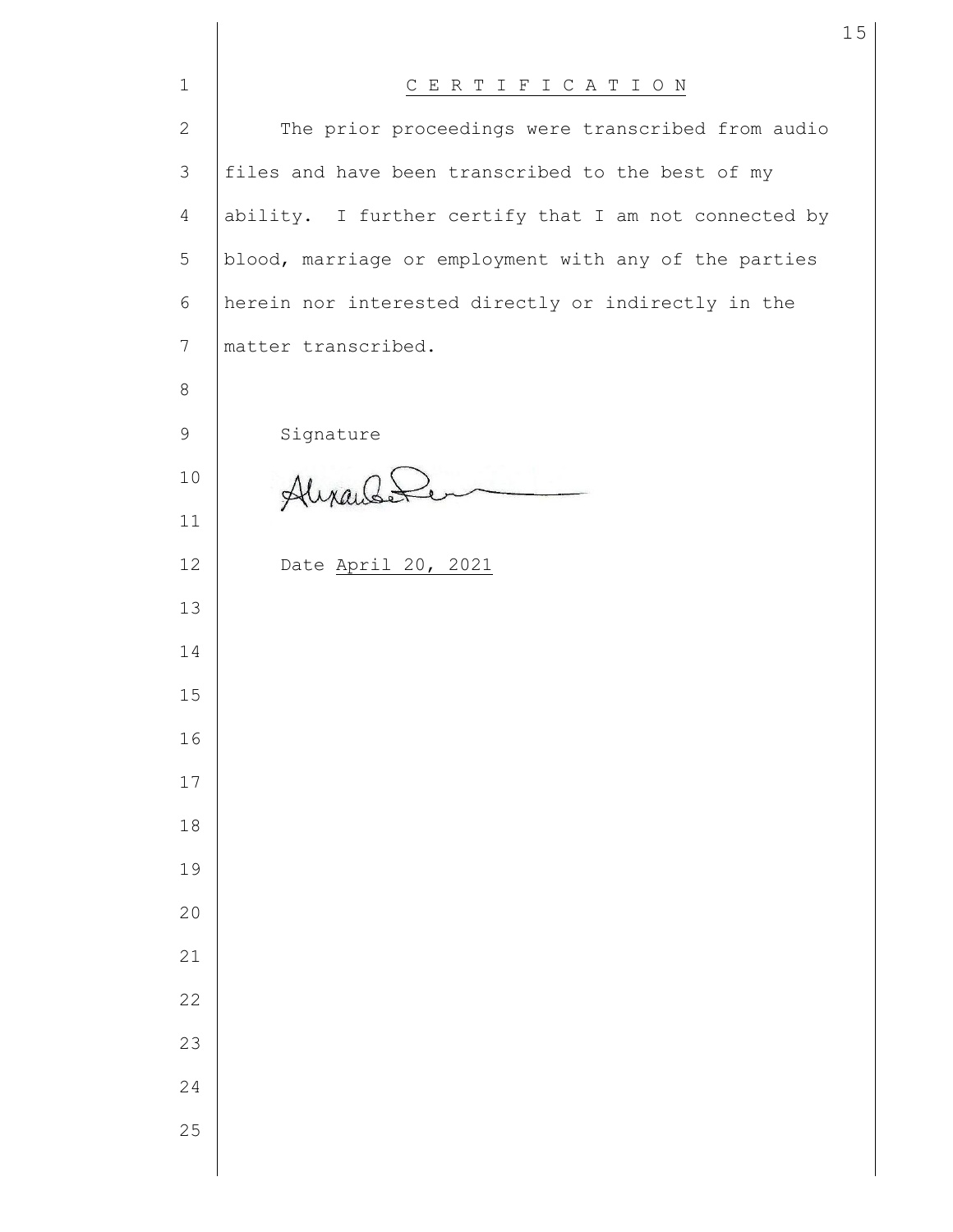#### **Nassau County RGB Public Hearing Deliberations Meeting**

## **Held Via Zoom April 13, 2021**

|                           | away $(2)$<br>5:1;6:1             | data(2)<br>10:1,2           | few $(1)$<br>10:2               | huh(1)<br>9:1               |
|---------------------------|-----------------------------------|-----------------------------|---------------------------------|-----------------------------|
| L                         | Aye $(4)$                         | dates(1)                    | fine $(19)$                     | hurts $(1)$                 |
|                           | 4:1,1;13:2;14:1                   | 8:1                         | 5:2,3,4,6,7,8;6:1,1,2;          | 13:9                        |
| [END (1)]<br>14:6         |                                   | Day $(3)$                   | 7:1,1,1,8;8:1,2;9:3;            |                             |
| [START (1)]               | B                                 | 6:2;8:1,1                   | 11:1,1,1                        | $\mathbf I$                 |
| 2:1                       |                                   | days $(3)$                  | five $(1)$                      |                             |
|                           | back(1)                           | 7:1;8:1;10:2                | 9:2                             | Indiscernible (1)           |
| $\mathbf A$               | 9:8                               | deal(1)                     | following $(2)$                 | 9:4                         |
|                           | Barry $(6)$                       | 13:1                        | 6:1;9:7                         | instead (2)                 |
| ability $(1)$             | 2:1,1,1,2,2;13:2                  | designated (1)              | forward $(1)$                   | 5:1;11:1                    |
| 4:3                       | better $(1)$                      | 3:2                         | 14:3                            | Instructions (1)            |
| able $(1)$                | 11:3<br>bless $(1)$               | determine (1)<br>3:1        | four $(1)$<br>9:2               | 3:2<br>interested (1)       |
| 7:1                       | 14:4                              | DHCR(3)                     | further $(1)$                   | 4:2                         |
| accept(1)                 | Board $(5)$                       | 2:2;10:1,2                  | 3:5                             | interfering $(1)$           |
| 4:1<br>accommodations (1) | 2:4,6;3:1;4:5,7                   | DHCR's $(1)$                | future $(1)$                    | 12:2                        |
| 3:1                       | bright $(1)$                      | 3:2                         | 4:8                             | into $(4)$                  |
| Act(1)                    | 14:4                              | directive $(1)$             |                                 | 6:1,2;9:7;10:9              |
| 3:1                       | busy $(1)$                        | 3:9                         | G                               | introduce (2)               |
| actually(1)               | 6:1                               | documents (1)               |                                 | 2:2,5                       |
| 5:1                       |                                   | 10:1                        | <b>GARRETT (4)</b>              |                             |
| Adam(2)                   | $\mathbf C$                       | down(1)                     | 2:1,1,1;13:1                    | ${\bf J}$                   |
| 2:1,1                     |                                   | 10:9                        | generally (2)                   |                             |
| adjourn (1)               | can $(9)$                         | dropped(1)<br>10:5          | 9:1,2                           | James $(3)$<br>3:1,1;5:1    |
| 13:1                      | 4:2,2,4;5:1,1;7:2;<br>10:1,1;11:1 |                             | gentlemen $(3)$<br>2:3;4:1;13:1 | Jeannetta (4)               |
| adjournment (1)           | care(1)                           | $\bf{E}$                    | giving(1)                       | 2:7,8,8;4:1                 |
| 13:1                      | 14:5                              |                             | 13:6                            | June $(10)$                 |
| adjustments (1)<br>3:1    | case $(1)$                        | earliest $(1)$              | God(1)                          | 4:2,2;9:8;10:1,9,9;         |
| <b>Administration (1)</b> | 10:1                              | 10:1                        | 14:4                            | 11:2;12:1,1,6               |
| 3:2                       | cause $(1)$                       | early $(4)$                 | Good(11)                        | jurisdiction (1)            |
| agreement $(1)$           | 5:1                               | 5:2;6:1,2;7:6               | 2:2,8;5:2,2;6:2;9:2;            | 3:1                         |
| 12:1                      | challenge $(1)$                   | effort(1)                   | 11:1,1;12:1,1,9                 |                             |
| ahead $(6)$               | 6:3                               | 3:1                         | Governor's (2)                  | $\mathbf K$                 |
| 2:1,2,2,5;3:7;4:2         | chance $(1)$                      | Eid $(3)$                   | 3:1,9                           |                             |
| <b>ALEXANDER (26)</b>     | 4:1                               | 7:1,1,1                     | Gray (9)                        | keep(1)                     |
| 2:8,9;4:1;5:2,7;6:1,2,    | channel $(2)$                     | <b>Emergency</b> (1)<br>3:1 | 2:1,1,1,1;5:4;8:2;              | 3:1                         |
| 7;7:2,2,8;8:1,1,2;9:3;    | 4:5,7                             | end $(3)$                   | 11:1;13:1,9<br>guideline (2)    | knocking (1)<br>7:6         |
| 10:1;11:1,2;12:1,2,2,5,   | chirpy $(1)$<br>14:4              | 4:2,2;8:4                   | 3:1;4:7                         |                             |
| 8;13:2,2,4                | Cohen $(25)$                      | Eve $(1)$                   | Guidelines (4)                  | L                           |
| allows $(1)$<br>3:1       | 2:1,1;5:2;6:1,2;7:2;              | 7:1                         | 2:4;3:1;4:2,5                   |                             |
| alphabetical (1)          | 8:1,2,2,4,8;9:1,1,1,2;            | evening $(3)$               | <b>GUTTENTAG (9)</b>            | ladies $(3)$                |
| 2:6                       | 10:1,1;11:1,2,3;12:1,4,           | 2:2,8;14:3                  | 3:3,3;5:1,2;6:1,5;7:2;          | 2:2;4:9;13:1                |
| <b>ANDREW (1)</b>         | 9;13:1,2                          | everybody (6)               | 8:9;12:2                        | landlord (2)                |
| 2:1                       | comfortable (1)                   | 2:4;5:1,2;6:2;9:8;          | gays(1)                         | 2:1,2                       |
| Andy $(2)$                | 5:1                               | 11:1                        | 12:2                            | last(4)                     |
| 2:1;11:8                  | commencing $(1)$                  | everyone $(1)$              |                                 | 4:1;5:1;9:1;10:2            |
| anniversary (2)           | 3:1                               | 11:1                        | H                               | late $(1)$                  |
| 12:2,2                    | conducting $(1)$<br>3:1           | Except $(1)$<br>8:4         | handling $(1)$                  | 4:2                         |
| appreciate $(2)$          | conflict (1)                      | <b>Executive (1)</b>        | 5:1                             | later $(3)$<br>4:2;7:1;10:1 |
| 13:7,8                    | 5:1                               | 3:1                         | hearing $(1)$                   | Law $(1)$                   |
| around (1)<br>12:2        | County (4)                        |                             | 4:1                             | 3:1                         |
| associate (1)             | 2:4;3:1;4:5,7                     | $\mathbf{F}$                | hearings $(5)$                  | leases $(1)$                |
| 3:1                       | covered $(1)$                     |                             | 3:1,2;4:2,2,2                   | 3:1                         |
| attend $(1)$              | 13:1                              | favor $(2)$                 | holiday $(2)$                   | leave $(1)$                 |
| 7:1                       | <b>COVID-19 (1)</b>               | 4:1;13:2                    | 6:1;7:2                         | 2:2                         |
| attorney $(2)$            | 3:1                               | Ferrara (16)                | hope $(1)$                      | less (2)                    |
| 3:2,4                     |                                   | 3:1,1,8,8;4:9;5:1,1;        | 2:4                             | 10:2,2                      |
| available (2)             | D                                 | 6:1;7:1;9:1,1,1,2;10:1,     | housing $(1)$                   | letting $(1)$               |
| 5:1;8:6                   |                                   | 2;11:6                      | 3:1                             | 9:2                         |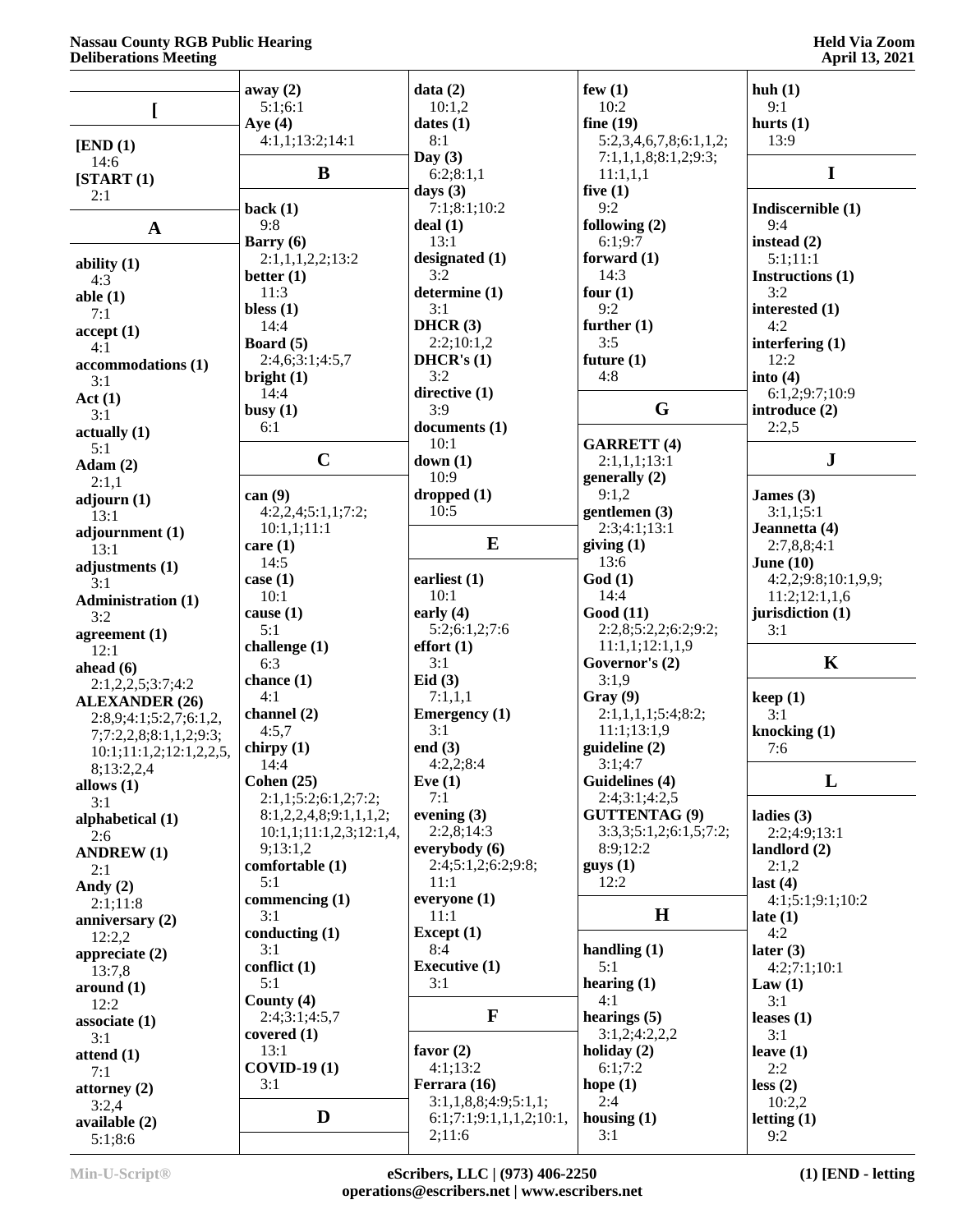### **Nassau County RGB Public Hearing Deliberations Meeting**

## **Held Via Zoom April 13, 2021**

| o                                    |                      |                        |                         |                                 |
|--------------------------------------|----------------------|------------------------|-------------------------|---------------------------------|
| listen $(1)$                         | missed(1)            | 3:2;4:1                | Rychlowski (13)         | still $(1)$                     |
| 3:2                                  | 12:2                 | prefer(1)              | 2:1,1;4:1;5:8;8:1;      | 9:2                             |
| live $(1)$                           | mitigate $(1)$       | 11:6                   | 9:2;10:1;11:1,1,1,2,5;  | strike $(1)$                    |
| 4:6                                  | 3:1                  | present(1)             | 13:5                    | 10:8                            |
| livestream (1)                       | Monday (7)           | 9:1                    |                         | subject $(1)$                   |
| 4:4                                  | 8:2;9:1,5,6;10:6;    | presentation (6)       | S                       | 3:1                             |
| livestreamed (1)                     | 11:2;12:1            | 4:2;9:1,1,2;10:2;12:1  |                         | Sure $(2)$                      |
| 3:2                                  | more $(1)$           | pretty(1)              | safe $(5)$              | 5:2;7:2                         |
| look $(1)$                           | 10:2                 | 9:2                    | 2:5;3:1;11:8;14:2,5     | suspension $(1)$                |
| 14:3                                 | Motion (2)           | primarily (1)          | saying $(1)$            | 3:1                             |
|                                      | 13:1,1               | 4:1                    | 10:2                    |                                 |
| M                                    | move $(1)$           | prior(1)               | schedule (1)            | T                               |
|                                      | 4:1                  | 4:1                    | 4:1                     |                                 |
| <b>Mahoney (2)</b>                   | much(1)              | Protection (1)         | second $(5)$            | talked $(1)$                    |
| 2:1.1                                | 4:1                  | 3:1                    | 4:1,1;7:4;13:2,2        | 11:6                            |
| $\mathbf{many}$ (1)                  | Muslim $(1)$         | public (13)            | Seconded (2)            | teleconferencing (1)            |
| 9:1                                  | 7:2                  | 2:1,1,1,2,9;3:1,1,2;   | 13:1,2                  | 3:2                             |
|                                      |                      | 4:1,3;9:1,1,2          | section $(1)$           |                                 |
| <b>MARTIN</b> (1)<br>2:1             | N                    | pursuant (1)           | 4:1                     | tenant $(2)$<br>2:1;3:1         |
|                                      |                      | 3:1                    |                         |                                 |
| Marty $(2)$                          |                      |                        | seeing $(1)$            | Thanks $(1)$                    |
| 2:1,1                                | name $(1)$           | $\mathbf R$            | 14:3                    | 14:2                            |
| matter (1)                           | 2:2                  |                        | seem $(1)$              | three $(3)$                     |
| 13:1                                 | Nassau (4)           |                        | 12:1                    | 8:1;9:1,1                       |
| matters $(2)$                        | 2:3;3:1;4:5,7        | rates $(1)$            | senior $(1)$            | Thursday (7)                    |
| 13:1,1                               | need(1)              | 3:1                    | 3:3                     | 5:1;7:1,5;10:2;12:1,            |
| May $(28)$                           | 4:2                  | rather $(4)$           | September (1)           | 1,7                             |
| 4:2,2,2;5:1,1,1,2,2,9;               | New $(2)$            | 5:1;7:2;8:1,2          | 3:1                     | today $(1)$                     |
| 6:1,1,2,4;7:1,4,5,5,7,9;             | 3:1,6                | reason(1)              | set $(2)$               | 11:6                            |
| 8:2,2,5;9:5,6;10:5,6;                | note(2)              | 6:2                    | 4:1;12:1                | together $(1)$                  |
| 11:7;14:4                            | 3:2;13:6             | recap(3)               | sign(1)                 | 10:2                            |
| maybe $(5)$                          |                      | 10:4;11:2;12:1         | 5:1                     | told(1)                         |
| 4:2,2;5:1;6:5;11:8                   | $\mathbf 0$          | recognized (1)         | simultaneously (1)      | 11:7                            |
| meeting $(5)$                        |                      | 4:1                    | 3:2                     | Tonight's (1)                   |
| 2:3;3:1,2;4:1,1                      | obviously (1)        | record $(1)$           | skip $(1)$              | 4:1                             |
| meetings $(6)$                       | 4:2                  | 12:1                   | 9:6                     | town(1)                         |
| 3:2;4:6;9:1,1,2;12:2                 | October (1)          | recorded $(1)$         | skipped $(1)$           | 12:5                            |
| <b>Melkonian (4)</b>                 | 3:1                  | 4:6                    | 12:2                    | transcribed (1)                 |
| 2:1,1,1;5:6                          | Office (1)           | <b>RECORDING</b> ] (2) | sorry $(6)$             | 4:2                             |
| member $(8)$                         | 3:2                  | 2:1;14:6               | 2:1;4:2;7:1;8:1;11:2;   | transcript $(1)$                |
| 2:1,1,1,1,1,2,2,9                    | one $(7)$            | remain $(1)$           | 12:2                    | 4:4                             |
| members (3)                          | 7:2,4;8:1,1,2;10:1,2 | 4:6                    | sounds $(1)$            | Tuesday (12)                    |
| 2:2,6;3:2                            | Open $(1)$           | Rent $(7)$             | 12:1                    | 5:2;7:4;10:2,4;11:1,            |
| <b>Memorial (3)</b>                  | 3:1                  | 2:4;3:1,1,2;4:2,5,7    | speak $(1)$             | 2, 2, 9; 12: 1, 1; 13: 6; 14: 4 |
| 6:2;8:1;9:7                          | order(2)             | reports $(2)$          | 9:2                     | Two $(7)$                       |
| <b>MICHAEL (7)</b>                   | 2:6;3:1              | 10:1;11:4              | <b>SPEAKER (3)</b>      | 7:1,2;8:1,2;9:1,1;              |
| 2:2;3:3;3;5:1;6:1;                   | out $(3)$            | representative (1)     | 7:1,1,2                 | 10:3                            |
| 8:6;12:2                             | 2:2;7:6;12:5         | 2:2                    | spread $(1)$            |                                 |
| $mid$ -May $(1)$                     | outstanding (1)      | response(1)            | 3:1                     | U                               |
| 6:2                                  | 13:1                 | 3:9                    | start $(4)$             |                                 |
| might(1)                             | owners $(1)$         | review $(1)$           | 4:2,2;7:3,5             | ultimate $(1)$                  |
| 7:1                                  | 2:1                  | 4:1                    | started $(1)$           | 4:2                             |
| Mike $(1)$                           |                      | right $(16)$           | 4:2                     | under $(1)$                     |
| 2:2                                  | ${\bf P}$            | 3:5;5:1;6:1,1;7:2;     | starting $(3)$          | 3:2                             |
| Miller $(59)$                        |                      | 8:3,5;9:1;10:1,1;11:1, | 2:6;3:2;12:2            | <b>UNIDENTIFIED (3)</b>         |
| 2:2,2,2,2;3:5;4:1,1,1,               |                      |                        |                         |                                 |
|                                      | past (1)             | 2,8;12:1,1;13:1        | State $(1)$             | 7:1,1,2                         |
| 9;5:1,2,5,9;6:1,1,1,1,2,             | 12:2                 | Rob(1)                 | 3:6                     | <b>UNISON</b> $(2)$             |
| 2,3;7:1,1,1,1,2,3;8:1,1,             | People (1)           | 2:1                    | statement $(1)$         | 4:1;14:1                        |
| 2, 3, 5; 9: 1, 1, 1, 4, 6; 10: 1,    | 7:1                  | <b>ROBERT (3)</b>      | 3:6                     | up(2)                           |
| 1,2,4,8;11:1,1,1,2;12:1,             | please $(4)$         | 2:1;13:7,8             | STEIN(24)               | 4:2;13:6                        |
| 1, 1, 2, 2, 6; 13; 1, 1, 1, 2, 2, 3, | 2:2;3:2,6;14:2       | running $(2)$          | 2:1,1,1,1,1,2,2;5:3;    | updates $(1)$                   |
| 7;14:2                               | possibly $(2)$       | 6:1;9:7                | 6:1,2,8;7:1,1,7,9;8:1,2 | 3:1                             |
| minutes $(2)$                        | 5:1;10:9             | runs $(1)$             | 2;9:5;10:7;11:1;12:1;   | Usually $(1)$                   |
| 4:1,1                                | posted $(2)$         | 6:2                    | 13:1,2                  | 9:2                             |
|                                      |                      |                        |                         |                                 |